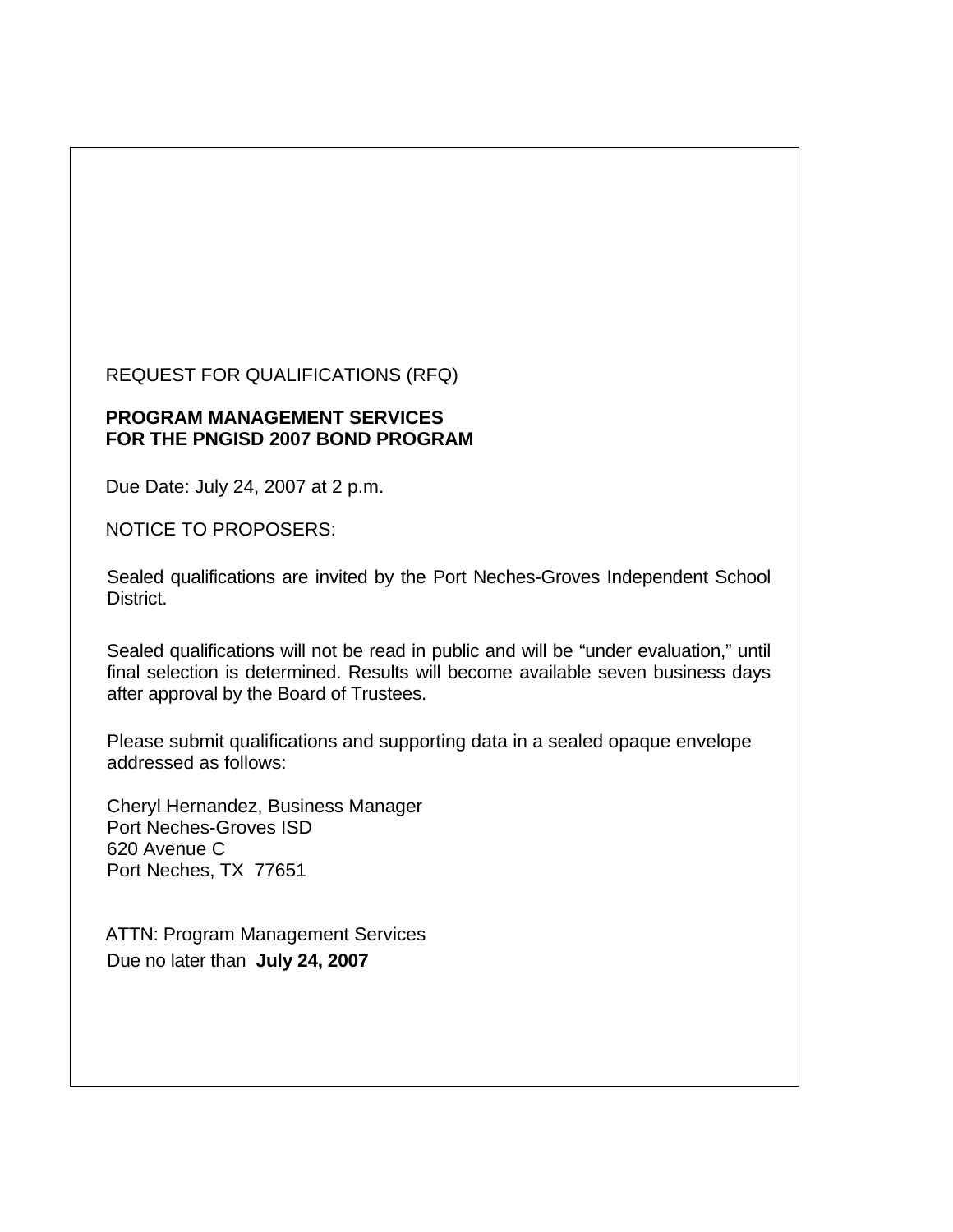# **Table of Contents**

### **Exhibit A**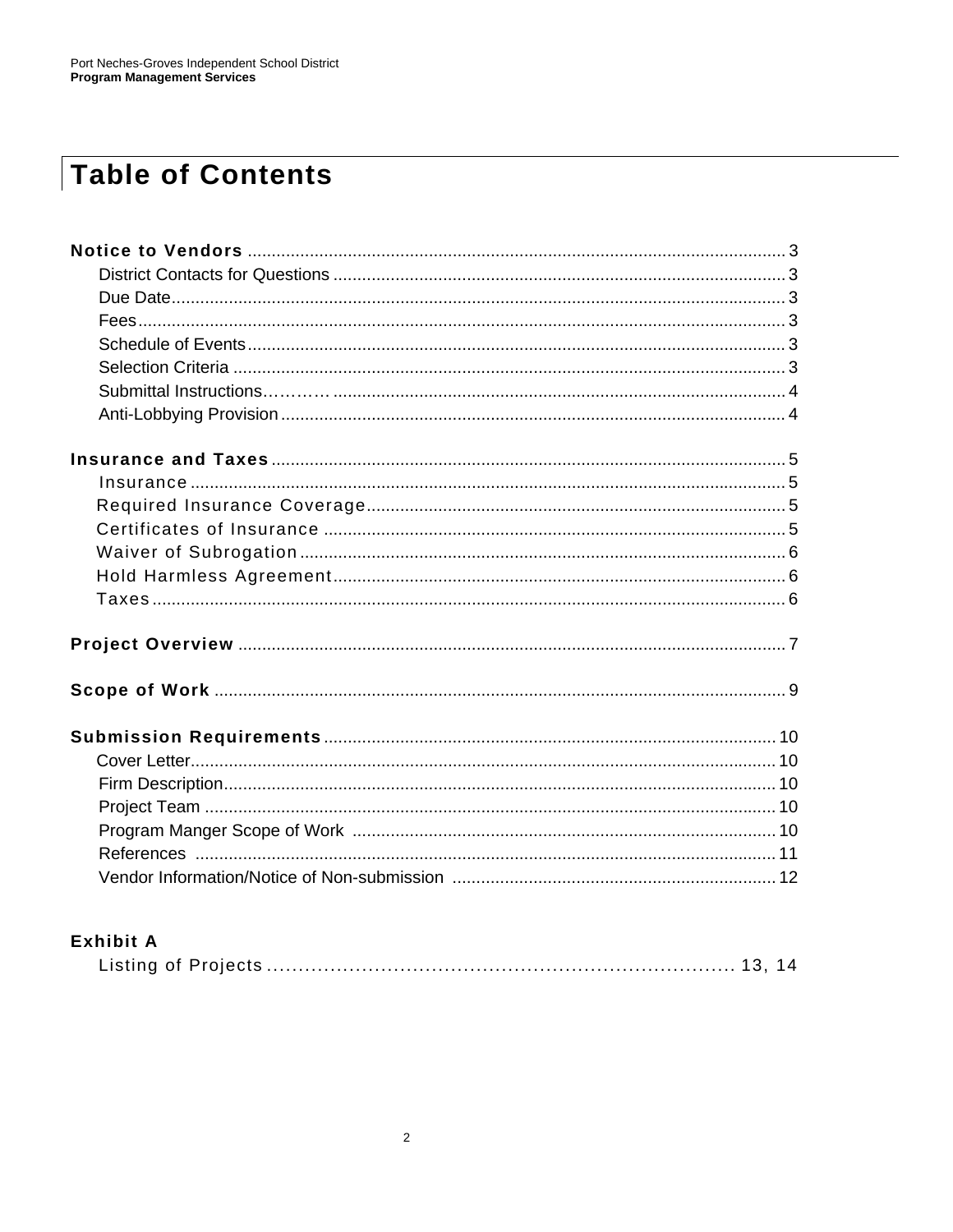## **Notice to Vendors**

#### *District Contact for Questions*

Cheryl Hernandez, Business Manager 409.722.4244 ext. 1711 Port Neches-Groves ISD 620 Avenue C Port neches, TX 77651

*Due Date* **July 24, 2007**

#### *Fees*

This Request for Qualifications does not ask for fee information. Upon selection, PNGISD will meet with the selected firm to negotiate a fee arrangement for services in accordance with Texas Education Code 44.037.

#### *Anticipated Schedule of Events*

- Request for qualifications issued
- Qualifications due (by 2:00 PM)
- Notification to short-listed firms
- School Board approval (tentative)

#### *Selection Criteria*

The firms will be selected based upon a two-part evaluation. The first part will include the written submission of qualifications, weighted at 50%. The elements of this review will include:

- **Proposing firm's overall financial strength and qualifications for program administrator services**
- Resources and the strength of the proposed team
- Experience in K-12 program management based upon the firm's experience and the submitted resumes associated with that experience
- **Proposed schedule for program delivery**
- Overall Form and Format of Submission (including ability to be concise and brief)

The second part will include an oral presentation and this interview portion will account for 50% of the selection criteria score and will include:

- Delivery of Management Plan
- Participation of key staff that will complete the scope of work
- Technical competence and expertise in program management for similar size districts
- Firm differentiators and understanding of project issues
- **U** Verbal and graphic presentation skills
- Question and answer participation

The district reserves the right to negotiate terms and conditions including scope, staffing levels, and fees, with the highest ranked responder. If agreement cannot be reached with the highest ranked responder, the district reserves the right to negotiate with the next highest ranked responder and so on until agreement is reached. When agreement is reached the district will submit its recommendation to the School Board for approval and award of contract.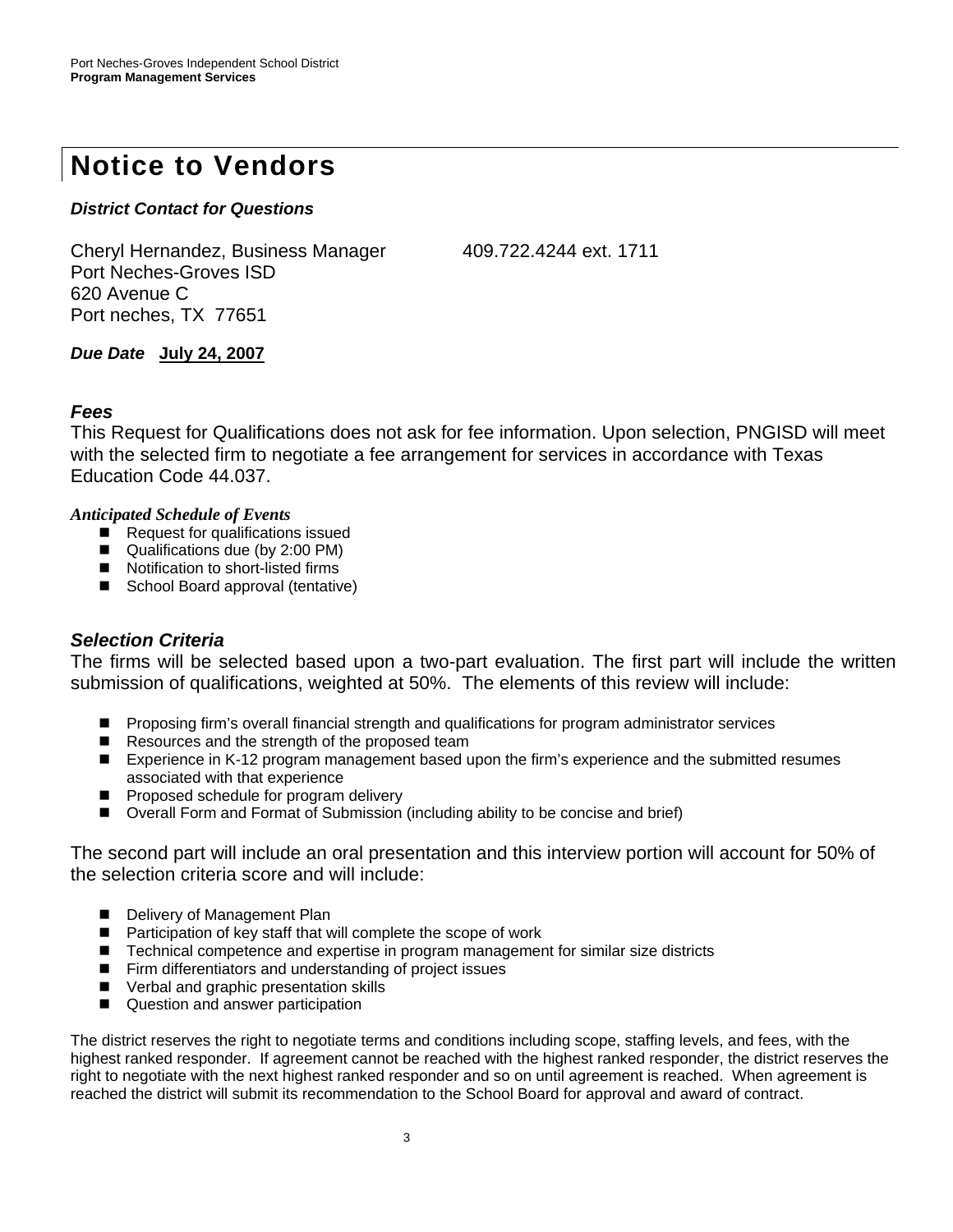#### *Submittal Instructions*

Please submit 15 copies no later than 2:00 p.m. on **July 24, 2007** to the attention of:

Cheryl Hernandez, Business Manager Port Neches-Groves ISD 620 Avenue C Port Neches, TX 77651

Telephone, electronic or facsimile submissions will not be considered. Submissions received after the time and date of closing will not be considered. This RFQ in no manner obligates the district to eventual purchase of any services, products or equipment described, implied, or which may be proposed, until confirmed by written contract. Progress towards this end is solely at the discretion of the district and may be terminated without penalty or obligation at any time prior to the signing of a contract. The district reserves the right to cancel this RFQ at any time for any reason and to reject any or all submissions in whole or in part. PNGISD will not be liable for any costs incurred by firms in preparation of these requested qualifications or in answering the Request for Qualifications.

The Request For Qualifications contains specific requests for information. In those cases where specific and mandatory requirements are stated, material failure to meet those requirements will result in disqualification of the firm's response.

This organization will allow the district to maximize the use of trained design and construction experts. The PNGISD staff will provide the school related expertise and will draw upon the resources of a firm specializing in construction management to apply the appropriate expertise to the design and construction process to achieve projects that are on time, under budget and which meet the district's facility needs. This type organization will allow efficient and effective use of district and non-district personnel expertise that are trained in design and construction while not requiring everyone to have extensive school related experience.

#### **Anti- Lobbying Provision**

All firms responding to this RFQ are strictly prohibited from retaining the services of Lobbyist to act on behalf of the respondent and shall refrain from similar activities within the employment of the firm. Any such action shall constitute grounds for immediate disqualification from consideration by the PNGISD. Additionally, all questions regarding this solicitation shall be directed to the parties identified herein. Consultants are specifically prohibited from contacting any PNGISD administrators or trustees other than the contacts listed in this RFQ. If a consultant is determined to be in violation of this policy, this too shall constitute grounds for immediate disqualification from consideration by the PNGISD.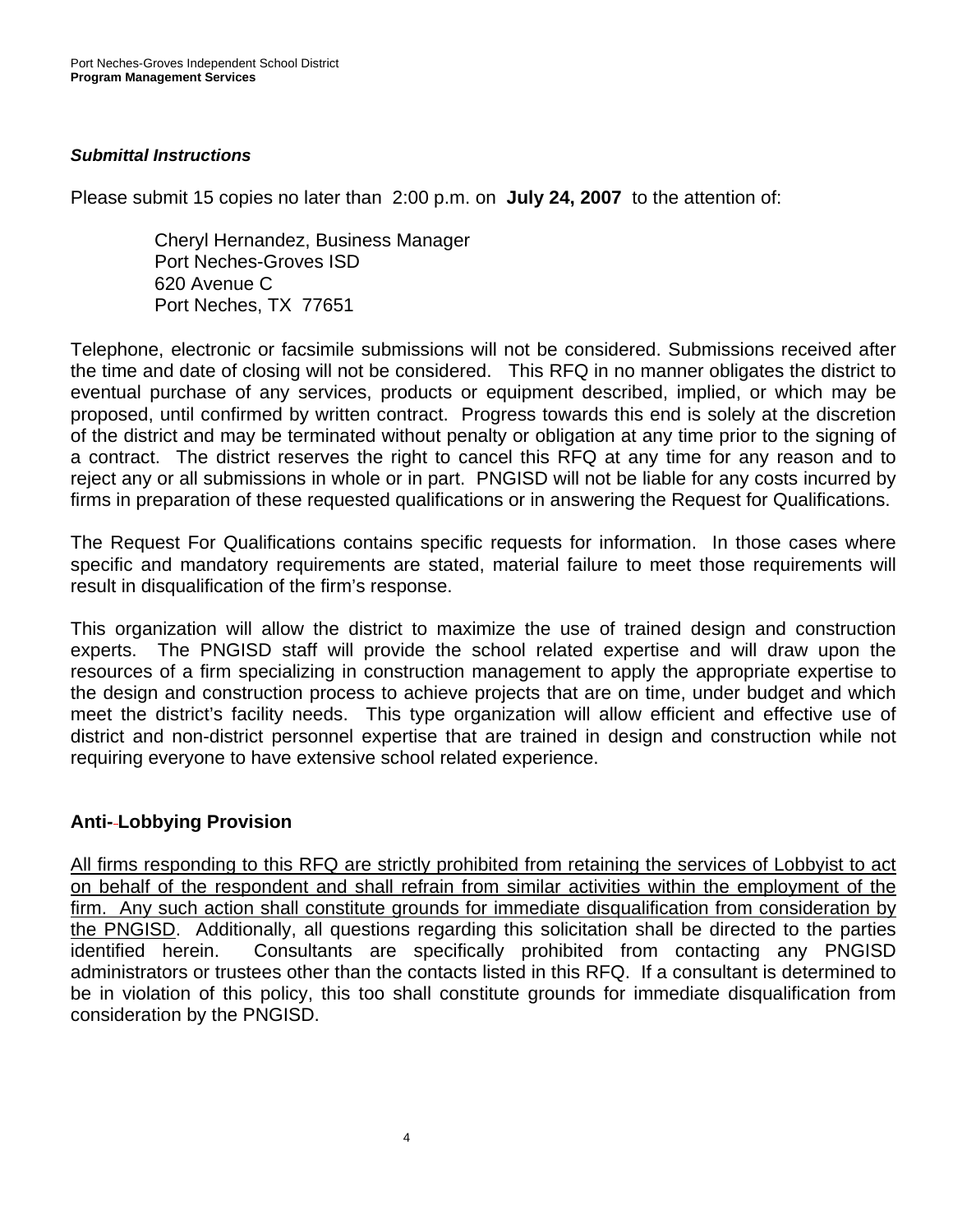### **Insurance and Taxes**

#### **Insurance**

The Program Manager shall not commence work under this contract until all insurance described below has been obtained, and such insurance and all certificates evidencing existence of such insurance have been approved by the district.

The Program Manager shall procure and shall maintain during the life of the agreement, Worker's Compensation insurance for all of its employees and subcontractors to be engaged in work under this contract. Worker's Compensation insurance must include Texas activities. Limit of Worker's Compensation shall be statutory and limits of employers' legal liability shall be at least \$100,000 per occurrence.

The Program Manager shall procure and shall maintain during the life of the agreement, such Commercial General Liability insurance as shall protect it from claims for damages for Bodily operations under the agreement. The amount of insurance shall not be less than the following:

#### **Required Insurance Coverage**

| <b>Comprehensive General Liability</b><br><b>Bodily Injury Liability</b><br><b>Property Damage Liability</b> | \$100,000 each person<br>\$300,000 each occurrence<br>\$50,000 each occurrence |
|--------------------------------------------------------------------------------------------------------------|--------------------------------------------------------------------------------|
| <b>Workmen's Compensation</b>                                                                                | \$100,000 each person                                                          |
| Comprehensive Automobile Liability<br><b>Bodily Injury Liability</b><br><b>Property Damage Liability</b>     | \$100,000 each person<br>\$300,000 each occurrence<br>\$25,000 each occurrence |

#### **Certificates of Insurance**

Certificates acceptable to the district shall be attached to the signed agreement when it is transmitted to the district for execution. These certificates shall contain the statement that:

Coverage's afforded under these policies will not be canceled, changed (which includes renewal), allowed to lapse or expire until the district has received thirty (30) days written notice addressed as follows:

Attn.: Cheryl Hernandez, Business Manager Port Neches-Groves ISD 620 Avenue C Port Neches, TX 77651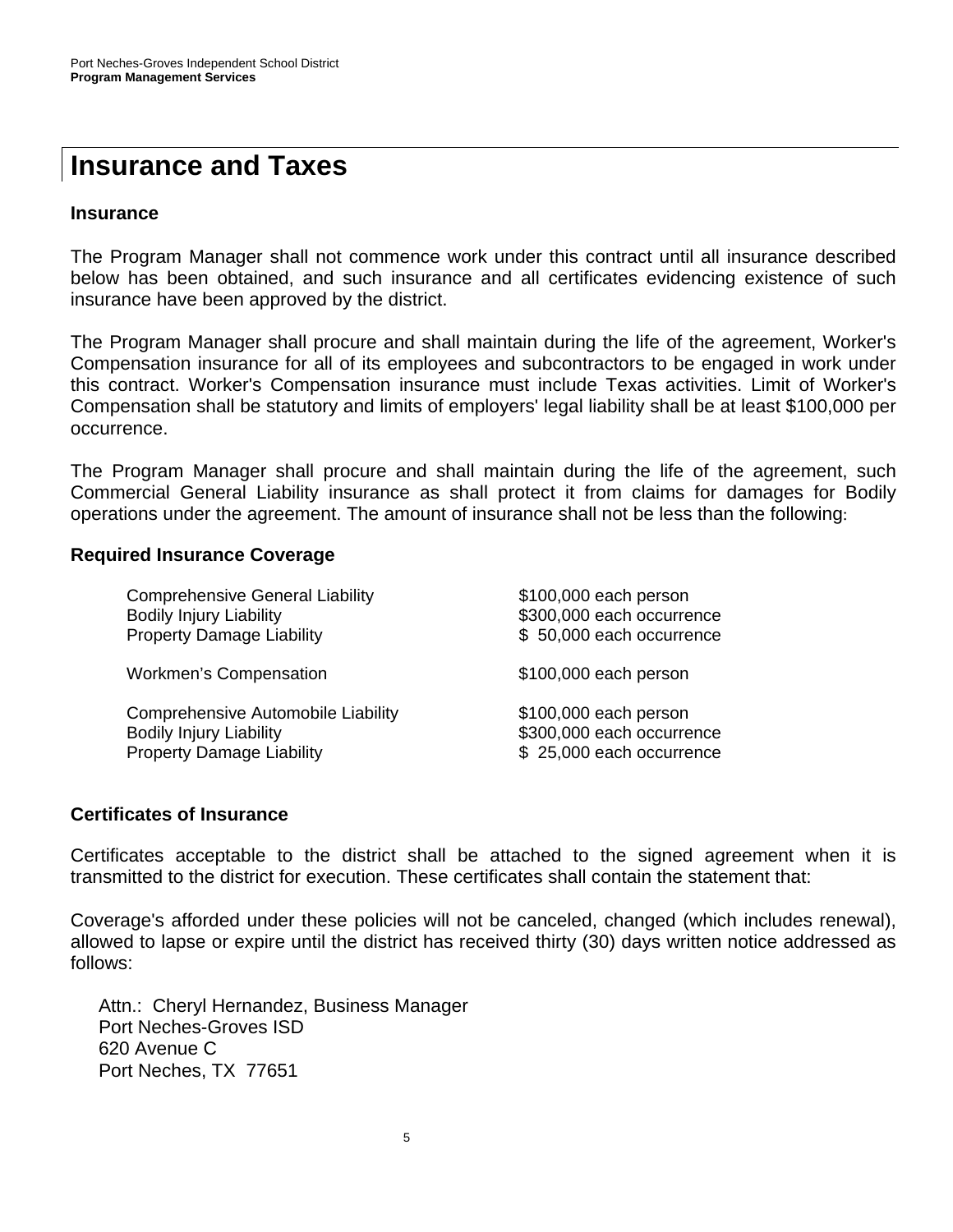and be evidenced by certified mail, return receipt requested, or until such time as other valid and effective insurance coverage acceptable in every respect to the district is put in place. Additional coverage information must be made upon request to verify full compliance with insurance requirements.

#### **Waiver of Subrogation**

PNGISD shall be provided a written waiver of subrogation on all required insurance coverage's. This shall be evidenced either by signed policy endorsement, or so indicated on the submitted insurance certificate.

PNGISD shall be listed as an additional insured on all required coverage, except workers' compensation, for all activities arising out of this agreement. These policies shall also be primary over any other valid and collectable coverage, which may exist. This shall be evidenced either by signed policy endorsement, or so indicated on the submitted insurance certificate.

#### **Hold Harmless Agreement**

The Program Manager hereby agrees to indemnify and save harmless Port Neches-Groves Independent School District from and against any and all claims, demands, damages, lawsuits, expenses, costs, liabilities, injuries, liens and causes of action of any and every nature whatsoever, arising out of, resulting from, or in any manner connected with or concerning the performance of the work hereunder, and the Program Manager hereby agrees to defend any and all such actions brought against the Port Neches-Groves Independent School District for any and all expenditures, or expenses, including, but not limited to, court costs and attorney's fees, made or incurred by the Port Neches -Groves Independent School District, and/or by reason of any such suit or suits.

#### **Taxes**

The Program Manager shall be responsible for paying all applicable taxes and fees, including but not limited to, excise tax, state and local income tax, payroll and withholding taxes for contractor employees; the contract shall hold the district harmless for all claims arising from payment of such taxes and fees.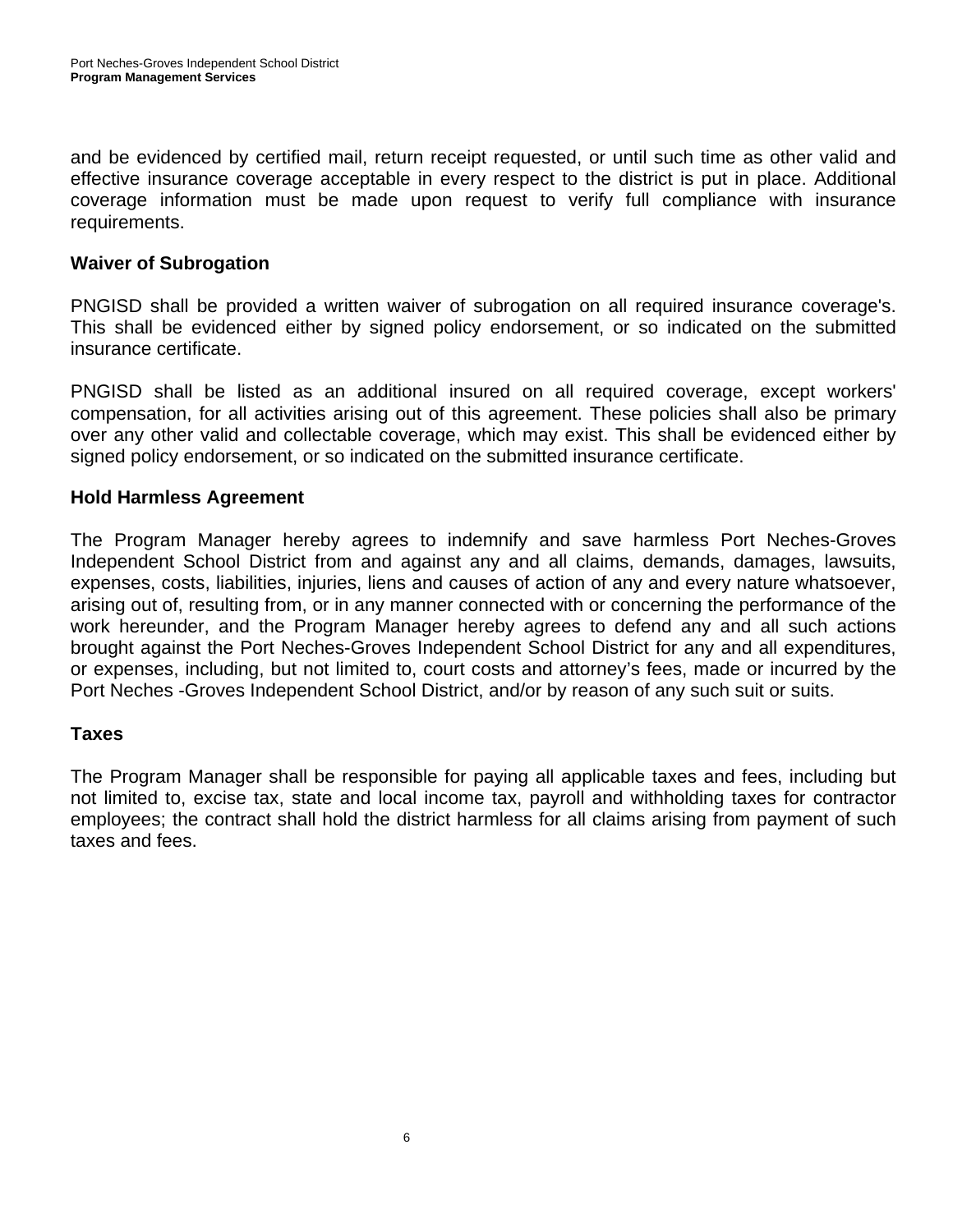# **Project Overview**

7

The 2007 PNGISD Bond Program (attached as Appendix A), totaling \$123 million was presented to the district voters for approval and passed on May 12, 2007. The program includes construction of new two new Middle schools, minor renovations to all existing elementary campuses and major renovation and construction to the high school and athletic facilities, and 24 new school buses. A portion of \$123 million was designated for items other than construction and renovations and therefore will not be subject to the services of the Program Manager.

The Port Neches-Groves Independent School District (PNGISD) intends to select a Program Manager to perform Program management ("PM") services to assist in the implementation and management of portions of the PNISD 2007 Bond program. The selected applicant will join a Project Team which will include PNGISD administration, architects, engineers, designers, planners and construction contractors, all of whom will be engaged in a cooperative effort to provide PNGISD with successful and cost effective solutions.

PNGISD currently has a facilities staff consisting of the Director of Facilities Management & Maintenance. Due to the magnitude of this program, PNGISD is considering the use of a Program Management firm to work with the district and architect/engineer during the design phases, and to provide the services generally described below during construction activities. The district will hold all contracts, and is seeking a relationship with the Program Management firm as defined by Texas Agency Law for principal and agent.

The services included in the Program Management contract may include overall management services, request for qualifications, requests for proposal, development of scopes of work, construction standards, scheduling and estimating, bidding and negotiations, design review (with regard to costs, schedule and constructuability), quality assurance, construction management, on site inspection, contractor pay applications, construction close out, move and relocation coordination including temporary housing, overall contract management, and community relations. During contract negotiations the District will determine which of these services will be used and included in the contract. This district is open to alternative delivery strategies if they result in a higher quality product, a more streamlined design and construction process, and increased value to the district.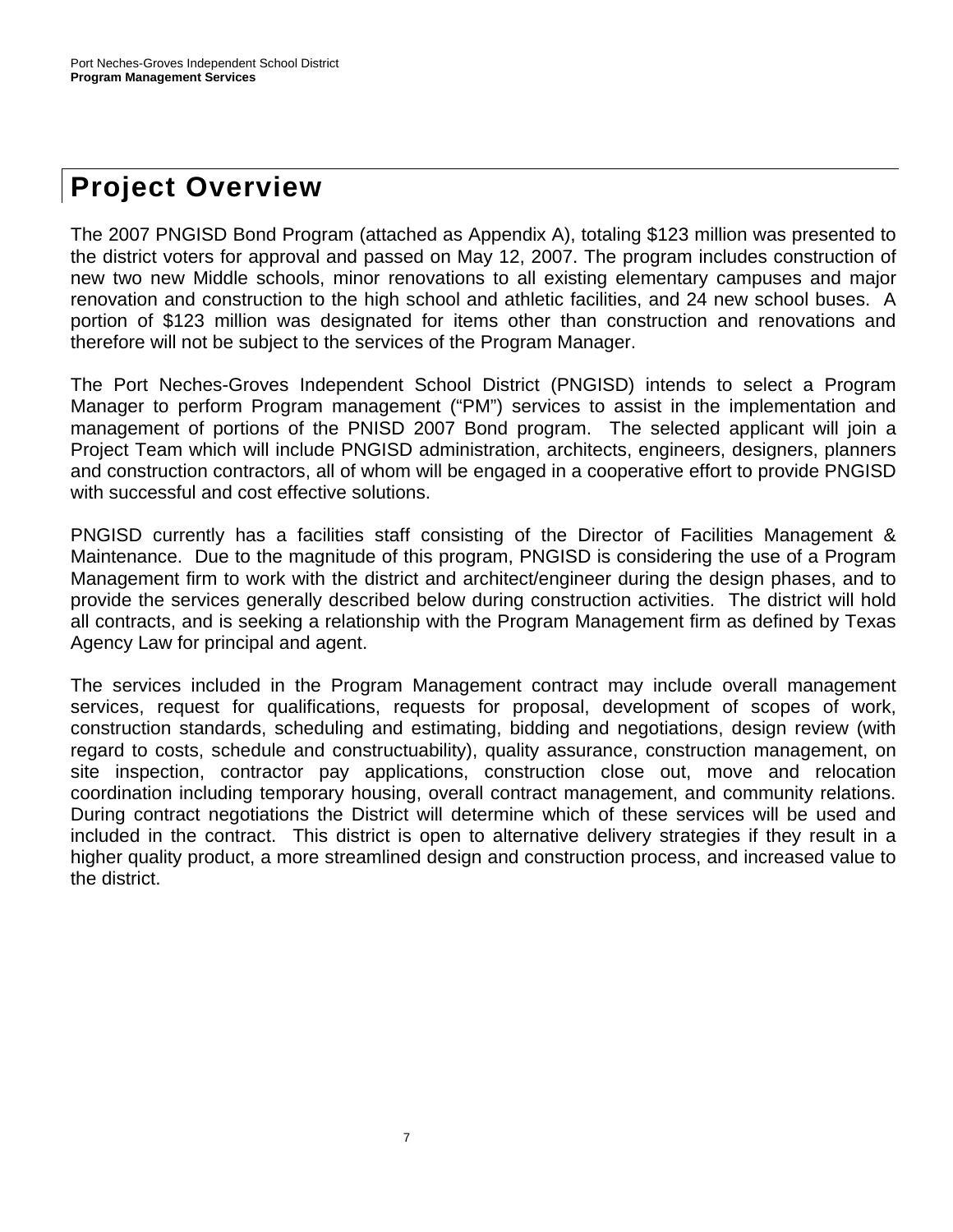# **Scope of Work**

The selected Program Management firm will be responsible for a portion of the program and the district's objectives for the program include innovative, yet proven processes that will result in a high quality educational product, with the highest level of public accountability, and the highest and best use of taxpayer funds. While the following tasks represent the majority of the management activities anticipated, this is in no means a comprehensive list of services. The district is looking for firms that have solutions for these services that meet the district's objectives, as well as other ideas and recommendations that could improve the program. The district will evaluate firms on their ability to provide the following services and also on their unique ideas for improving program quality, reducing schedules and identifying cost savings opportunities.

Development of Scopes of Work and Budgets Development of Contracts / RFPs Resource Loaded Scheduling and Estimating Bidding, Evaluations and Negotiations Management / Coordination of Design Teams and Design Review Cost Verification / Estimating Value Engineering as required Coordinate / Track Agency Approvals Quality Assurance / Deficiency Resolution Construction Management On Site Inspection / Documentation Payment Approvals / All Bond Funds Construction and Contract Close Out Move and Relocation Coordination Overall Contract and Document Management Post Occupancy Evaluation / Warranty Tracking Community and School Relations

The program Manager shall provide a full-time, on-site Program Management team, with appropriate administrative support during the entirety of the program. Membership of this team shall be stable, and any proposed personnel changes must be approved in advance by the Owner Representative.

#### External Communication

The Program Manger shall, as directed by the Owner Representative, make presentations to and answer questions from project stakeholders including the cities of Port Neches and Groves and the State of Texas. The Program Manager shall design, establish and maintain a PNGISD Bond Program web site for informing the public on project specific progress/status. The Owner Representative shall approve of the design and information before it is made available to the public.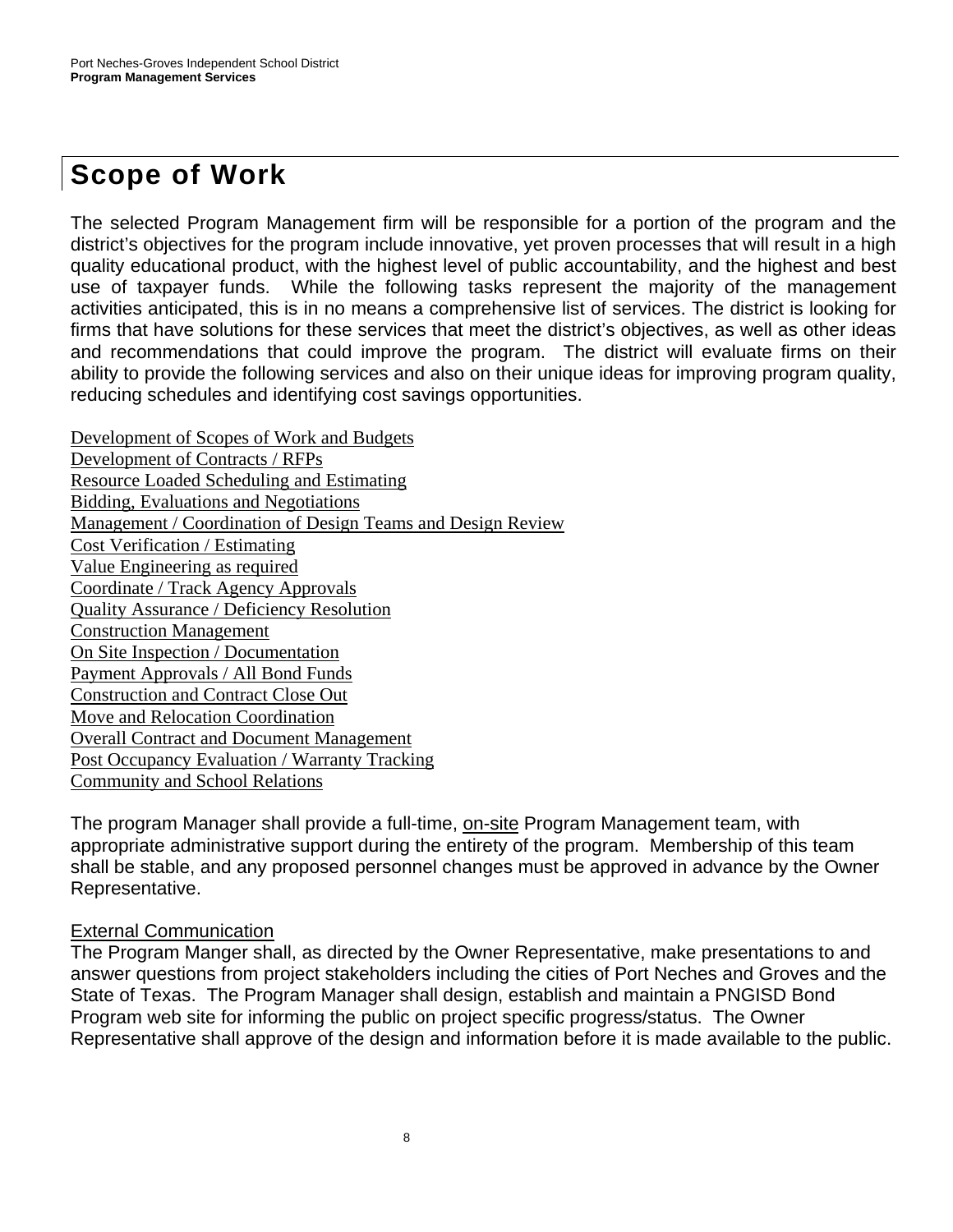#### Internal Communication

The Program Manager shall put in place a system of daily and weekly updates and reporting to the Owner Representative. The purpose of this protocol is to keep the Owner Representative abreast of the constructional program, particularly involving issues requiring his/her immediate attention.

For all construction-related meetings, the Program Manager will prepare and distribute meeting notes (minutes) and ensure coordination of issues raised during the meetings with responsible project stakeholders. Meeting notes (minutes) will be issued to all parties concerned no later than three working days following the date of the meeting.

The Program Manager shall prepare a monthly Project Report in a single volume to include the following information for each project: Executive Summary Narrative; Executive Summary Cost Report; Master Schedule; Summary of Owner Occupied Space and Scheduling of Intermittent Moves of Existing Functions; Summary of Equipment Planning and Procurement. The Project Specific Report shall include a Summary Report and Progress Report; and the presentation of postconstruction maintenance schedules and procedures. The Program Manager shall participate in update meetings with District as directed by the Owner Representative.

#### Change Control

The Program Manager will establish and maintain a project Change Control System that will provide for the management, tracking, and documentation of all changes to the project. The design of the Change Control System must be approved by the Owner Representative, and will be changed, if necessary, at the discretion of the Owner Representative.

The Program Manger will review, analyze, and make recommendations regarding cost, schedule, and quality impacts of all changes in scope submitted for consideration by the Owner. The Program Manger will analyze and negotiate both the scope and costs of all changes for Owner Representative approval, and on a monthly basis, will report to the Owner Representative on the impact of all changes on project cost, schedule, and quality.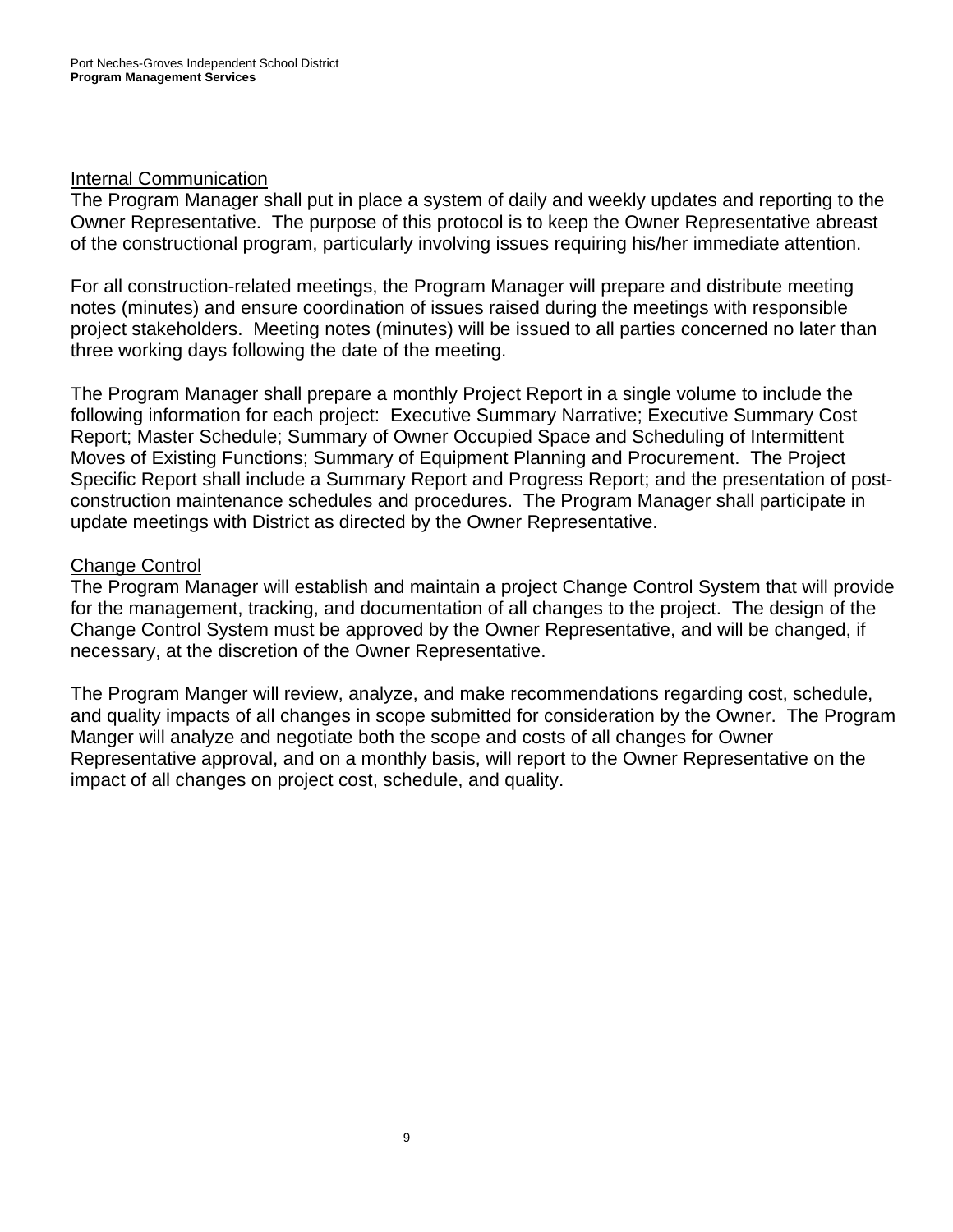# **Submission Requirements**

Please include the following in your submission: (Categories and associated page counts will be strictly enforced. Any deviation will be grounds for disqualification.)

- 1. **Cover Letter**. Provide a one-page cover letter introducing the firm and any other pertinent information concerning the firm's specific qualifications for the PNGISD project.
- 2. **Firm Description**. Provide firm name, address, contact, and number of years providing program management services, specifically for K-12 clients. If the submitting firm anticipates the use of sub-consultants, joint venture partners, or any other operating structure, please provide a detailed description of that company structure, the relationship with any subconsultants, and whether these firms have worked together in the past. Limit to 3 pages.

 All submitting firms must identify the location of any parent office(s), and the location of the office that will be principally responsible for the project. For the office responsible, including those of major sub-consultants, associates, or JV partners, please provide:

- a. Total number of office staff,
- b. Breakdown of professional staff and support staff
- c. Staff numbers and types that are involved in program management services.
- d. For the past five years, the approximate total gross revenues attributed to that office, approximate allocation of gross revenues to program management services, and the portion specifically allocated to K12 education clients.

Limit this information to 2 pages.

- 3. **Project Team**. Include an organizational chart that depicts reporting responsibilities and organization of team members. This chart must specifically identify the program manager, and up the key individuals responsible for major disciplines and support areas. Describe the relationship the firm's key staff will have with PNGISD. Limit to ten pages. For each team member proposed, provide the following information:
	- a. Resume with an overview of roles and responsibilities on the project, as well as degrees held, registrations, memberships, and years with the firm.
	- b. Current principal place of residence and a statement of willingness to relocate to Port Neches or Groves, Texas if required by proposing firm.
	- c. List of personnel experience specifically in the K-12 educational market.
	- d. Involvement, if any, in terms of roles and responsibilities on the firm's experience described in Section 4, Project Experience.
	- e. Organizational Chart indicating all personnel assigned to the project and whether full time or part time involvement on the Management Team.
- 4. **Program Manager Scope of Work** Review the list of services outlined in the previous section of the RFQ. Identify those and/or other services you believe are appropriate for PNGISD's bond program, and describe in detail the scope of each service you propose to provide. Describe the responsibility your firm (versus PNGISD, the architect/engineer or contractor) will assume for the successful realization of the services you propose.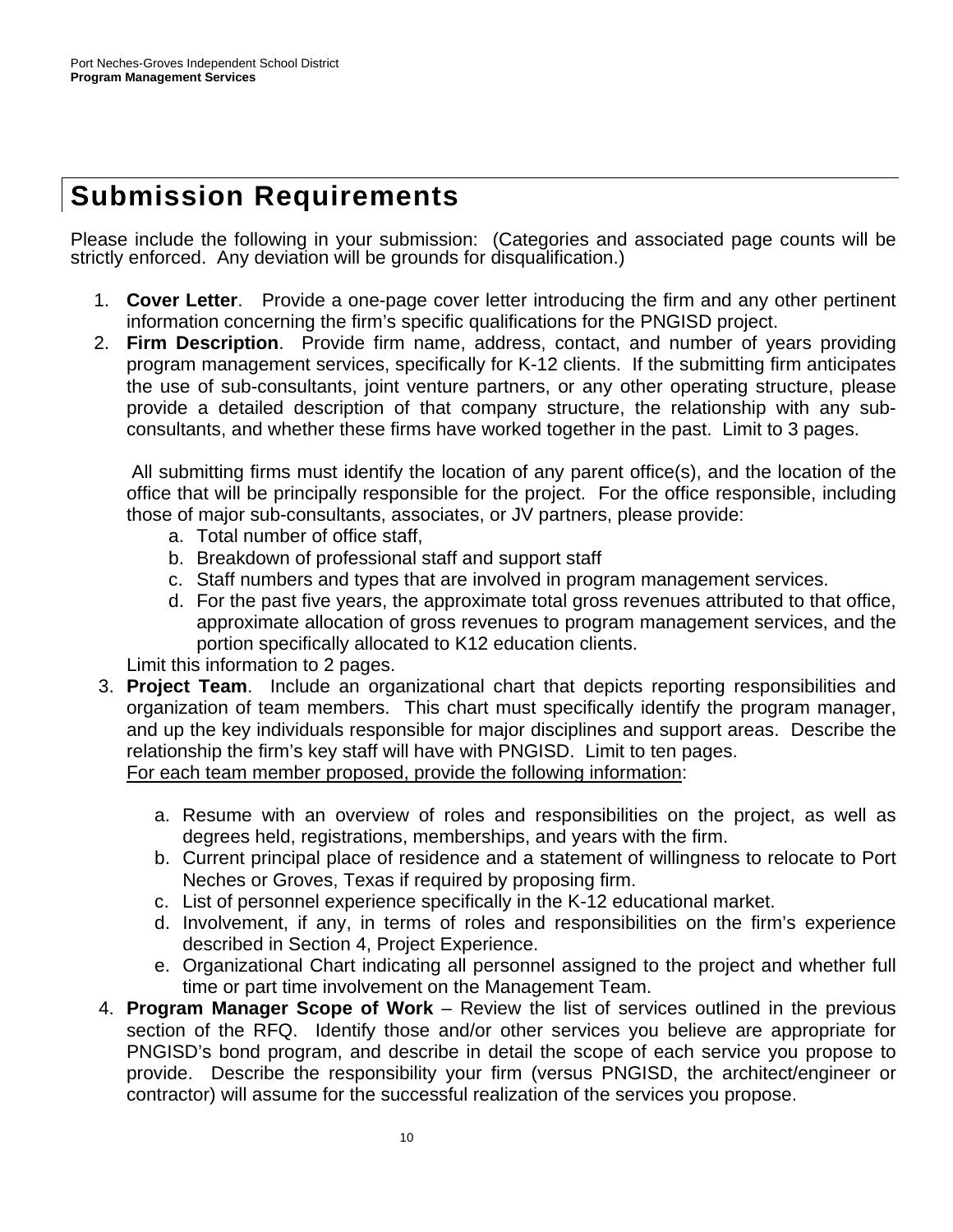- 5. **References** Identify all Texas public school districts for which you have provided (within the last 5 years) or are currently providing comparable project management services. For each district, provide the following:
	- a. The name of the district, the scope of the work being managed in terms of numbers of projects and total cost, and the status of the work.
	- b. The name, position, phone number and email address of the individual at the school district to whom the Project Manager reported.
	- c. The name of the architect(s) responsible for major projects in each program being managed. Provide the name, phone number and email address for a contact with each architectural firm.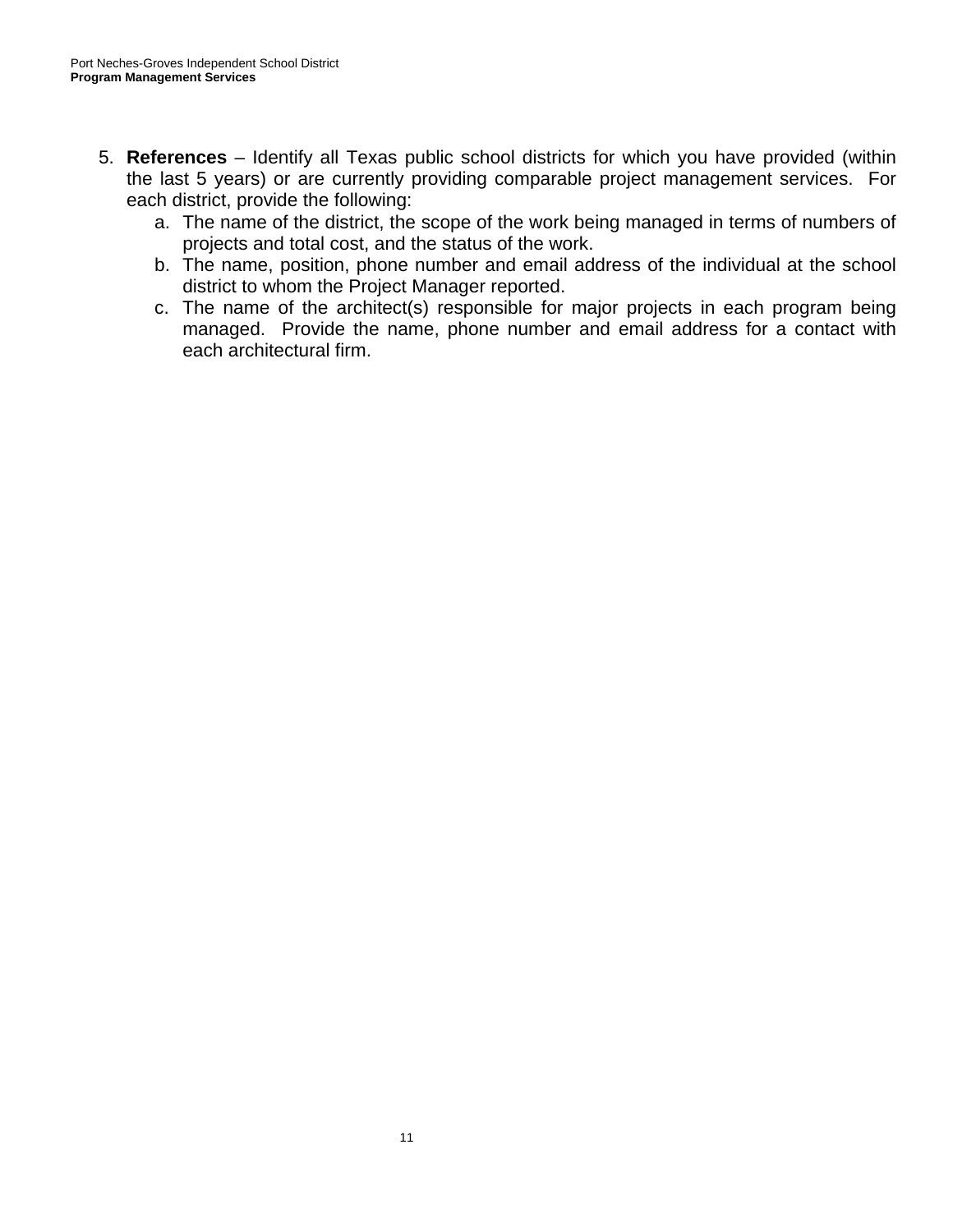#### Port Neches-Groves INDEPENDENT SCHOOL DISTRICT

#### **VENDOR INFORMATION / NOTICE OF NO-SUBMISSION**

TYPE OF PROCUREMENT: REQUEST FOR QUALIFICATIONS NO. TITLE: PROGRAM MANAGEMENT SERVICES. OFFERS WILL BE ACCEPTED UNTIL: ON AT THE ADMINISTRATION BUILDING, BUSINESS DEPARTMENT, ATTN: CHERYL HERNANDEZ , AT WHICH TIME THEY WILL BE PUBLICLY OPENED. OFFERS MAY NOT BE WITHDRAWN AFTER OPENING. PROCUREMENT RESULTS WILL BECOME AVAILABLE SEVEN BUSINESS DAYS AFTER APPROVAL BY THE BOARD OF TRUSTEES.

Vendor Offers (original and six copies – please mark copies "COPY") must be in a sealed opaque envelope, plainly marked on the outside with SOLICITATION NAME, SOLICITATION NUMBER, AND DATE. Faxed proposals will NOT be accepted. Offer received after the specified time shall not be considered. Late mail deliveries will be held unopened. U.S. Mail is not delivered to the District until after 11:00 a.m. daily.

### **PLEASE TYPE OR PRINT VENDOR IDENTIFICATION DATA**  LEGAL NAME OF VENDOR: \_\_\_\_\_\_\_\_\_\_\_\_\_\_\_\_\_\_\_\_\_\_\_\_\_\_\_\_\_\_\_\_\_\_\_\_\_\_\_\_\_\_\_\_\_\_\_\_\_\_\_\_\_\_\_\_\_\_\_\_\_\_\_\_\_\_\_\_\_\_\_\_\_\_\_\_\_\_\_\_\_\_\_\_\_\_\_\_\_\_ MAILING ADDRESS: CITY: \_\_\_\_\_\_\_\_\_\_\_\_\_\_\_\_\_\_\_\_\_\_\_\_STATE: \_\_\_\_\_\_\_\_\_\_ZIP CODE: \_\_\_\_\_\_\_\_\_PHONE #\_\_\_\_\_\_\_\_\_\_\_\_\_\_\_\_FAX #\_\_\_\_\_\_\_\_\_\_\_\_\_\_\_\_\_\_\_\_ NAME OF AUTHORIZED REPRESENTATIVE: \_\_\_\_\_\_\_\_\_\_\_\_\_\_\_\_\_\_\_\_\_\_\_\_\_\_\_\_\_\_\_\_\_\_\_\_ TITLE: \_\_\_\_\_\_\_\_\_\_\_\_\_\_\_\_\_\_\_\_\_\_\_\_\_\_\_\_\_\_\_\_\_ COMPANY WEBSITE ADDRESS: \_\_\_\_\_\_\_\_\_\_\_\_\_\_\_\_\_\_\_\_\_\_\_\_\_\_\_\_\_\_REPRESENTATIVE E-MAIL ADDRESS \_\_\_\_\_\_\_\_\_\_\_\_\_\_\_\_\_\_\_\_\_\_\_ CITY: STATE: ZIP CODE: PHONE # FAX # TYPE OF BUSINESS (CHECK ALL THAT COMPLY):  $\square$  Manufacturing,  $\square$  Distributor,  $\square$  Wholesale,  $\square$  Broker,  $\square$  Retail, □ Service, □ Franchise, □ Construction, □ Other: \_\_\_\_\_\_\_\_\_

 **NOTICE OF NO SUBMISSION –** If you are unable to submit an offer, please return this form with the applicable response box checked, on or before the closing date.

| I do not wish to submit a Bid for this procurement, however, please retain my name on the vendor list for this item         |  |
|-----------------------------------------------------------------------------------------------------------------------------|--|
| I do not wish to submit a Bid for this procurement, please <b>remove my name</b> from the vendor's list for this commodity. |  |
| The products/services we represent should be listed in <b>another</b> category. Please move to another list as specified:   |  |
|                                                                                                                             |  |

#### **VENDOR CERTIFICATION AND IDENTIFICATION**

I certify that I have carefully examined the Invitation for Proposal, Specifications and Conditions, General Conditions, Certifications and Price Sheets and attachments. I agree to furnish supplies and/or services in strict compliance with the specifications and conditions contained in this document. I freely submit this offer and have not colluded with other parties to fix prices, or in any other manner, undermine the competitive procurement practice.

**SIGNATURE OF AUTHORIZED REPRESENTATIVE: \_\_\_\_\_\_\_\_\_\_\_\_\_\_\_\_\_\_\_\_\_\_\_\_\_\_\_\_\_\_\_\_\_\_\_\_\_\_\_\_\_\_\_\_ DATE: \_\_\_\_\_\_\_\_\_\_\_\_\_\_\_**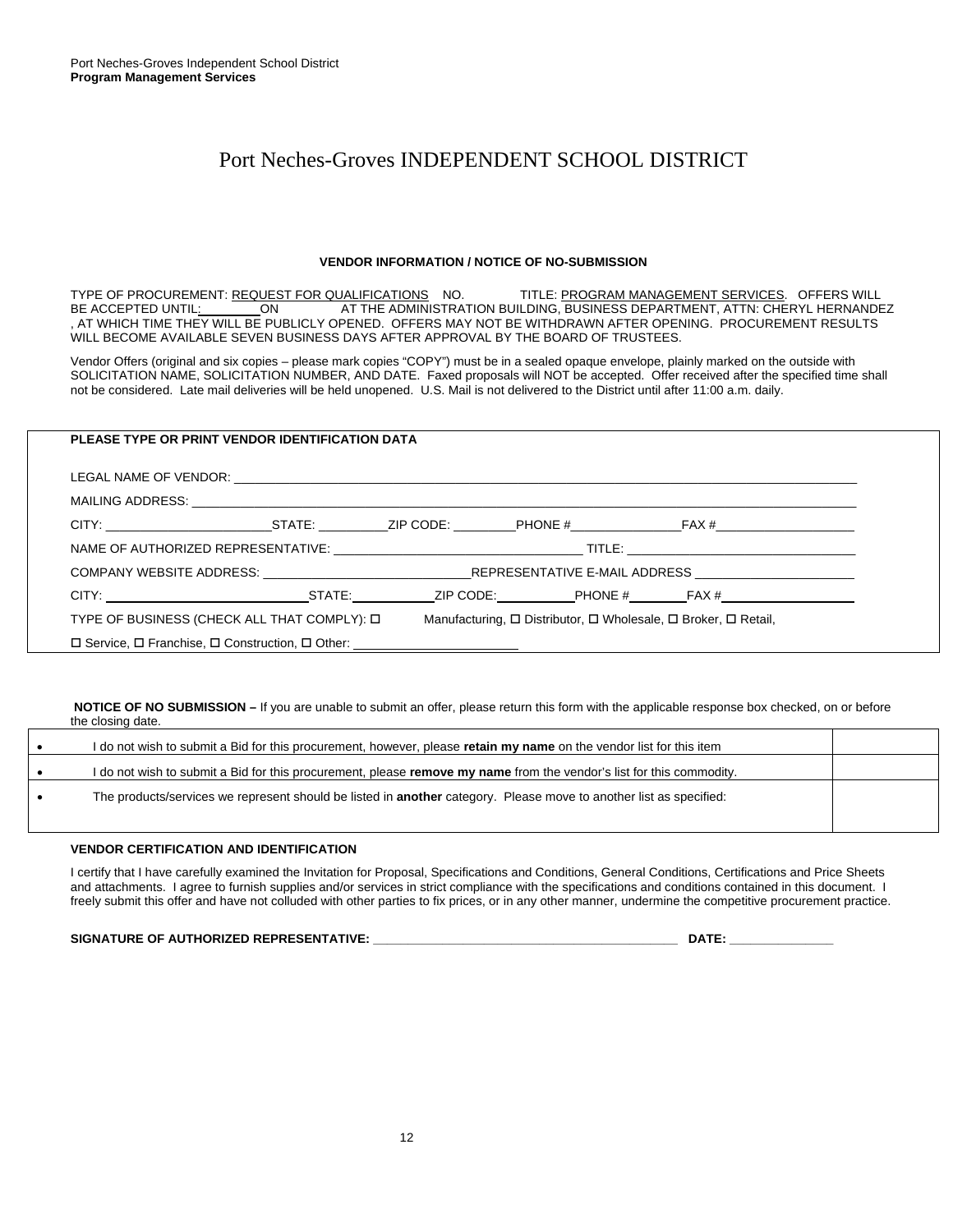#### **APPENDIX A (see attached)**

# **Summary of Costs**

- **Elementary Schools** \$5,373,944
- Middle Schools **\$56,868,232**
- High School **\$45,989,970**
- Other Facilities **\$11,149,051**
- 
- Bond Sale Fees \$915,633

## **Bond Election Total \$123M**

■ Buses \$2,703,171